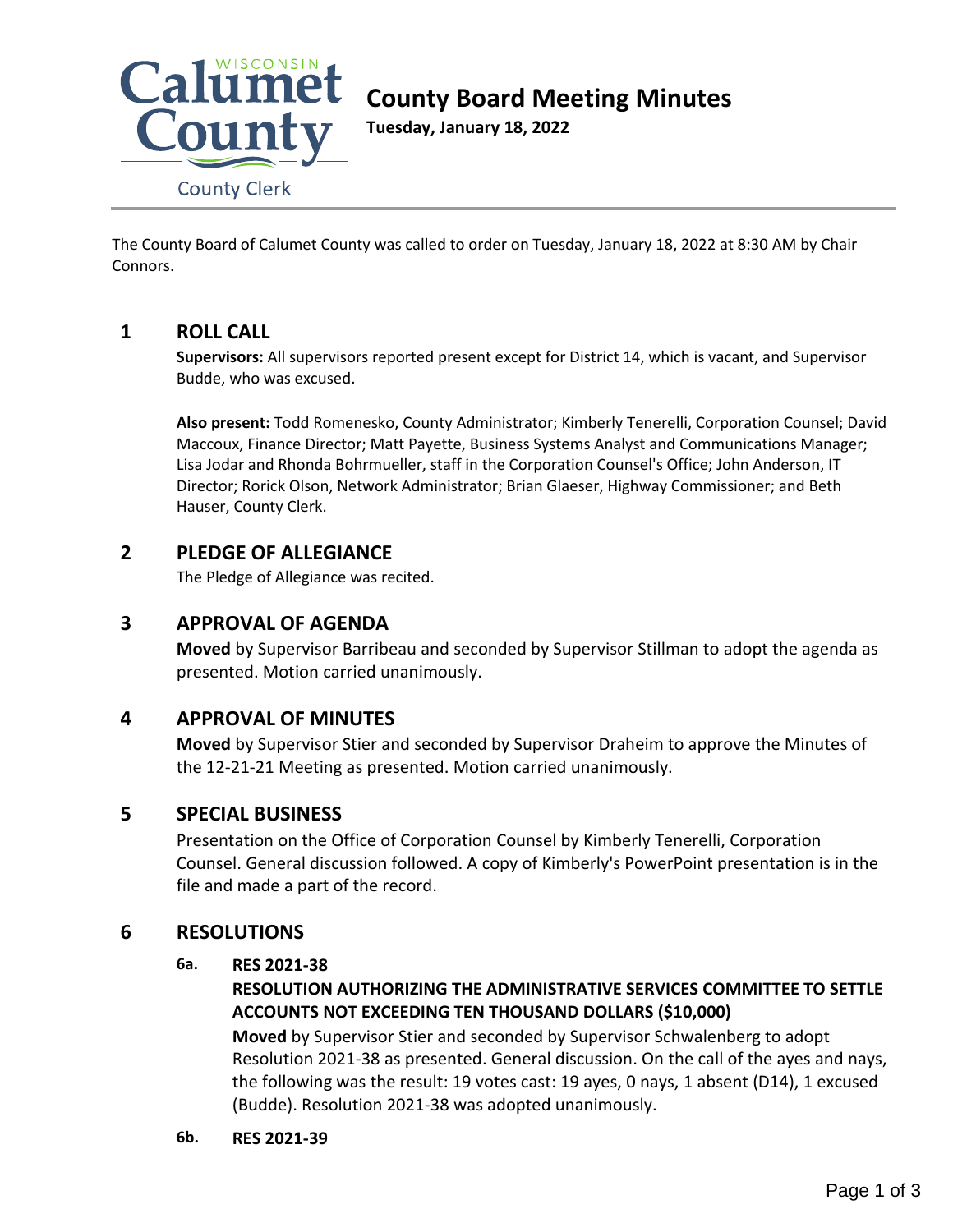# **RESOLUTION REAUTHORIZING SELF-INSURANCE UNDER THE WISCONSIN WORKER'S COMPENSATION ACT**

**Moved** by Supervisor Karth and seconded by Supervisor Schwalenberg to adopt Resolution 2021-39 as presented. General discussion. On the call of the ayes and nays, the following was the result: 19 votes cast: 19 ayes, 0 nays, 1 absent (D14), 1 excused (Budde). Resolution 2021-39 was adopted unanimously.

### **6c. RES 2021-40**

## **RESOLUTION AUTHORIZING THE AMENDMENT OF THE 2021 BUDGET FOR AN OPERATING TRANSFER TO THE HIGHWAY FUND**

**Moved** by Supervisor Barribeau and seconded by Supervisor Karth to adopt Resolution 2021-40 as presented. General discussion. On the call of the ayes and nays, the following was the result: 19 votes cast: 19 ayes, 0 nays, 1 absent (D14), 1 excused (Budde). Resolution 2021-40 was adopted unanimously.

### **6d. RESOLUTION 2021-41**

**RESOLUTION AUTHORIZING LOCAL ROAD IMPROVEMENT FUNDS (LRIP) FOR BICYCLE AND PEDESTRIAN LANE FACILITIES AND ROUNDABOUT ON COUNTY ROAD N**

**Moved** by Supervisor Stier and seconded by Supervisor Barribeau to adopt Resolution 2021-41 as presented. General discussion. On the call of the ayes and nays, the following was the result: 19 votes cast: 19 ayes, 0 nays, 1 absent (D14), 1 excused (Budde). Resolution 2021-41 was adopted unanimously.

# **7 SUPERVISOR REPORTS**

Supervisors reported on Meetings and Seminars recently attended.

# **8 COUNTY ADMINISTRATORS REPORT & APPOINTMENTS**

**8a.** The County Administrator's Report was provided to the Board with the Agenda Packet.

## **8b. Appointment to the Manitowoc-Calumet Counties Library Systems Board.**

Recommend the appointment of Phil Vergowe, to fill the vacancy left by Sue Lisowe, with a term to expire 1/1/2023.

**Moved** by Supervisor Draheim and seconded by Supervisor Dietrich to affirm the County Administrator's recommendation for the appointment of Phil Vergowe to the Manitowoc-Calumet Counties Library Systems, with a term to expire January 1, 2023. Motion carried unanimously.

**8c. Reappointment of the County Surveyor.** Recommend the reappointment of Brad Buechel, whose term as County Surveyor expires 1/31/2022. The new term will expire 1/31/2024.

**Moved** by Supervisor Hofberger and seconded by Supervisor Draheim to affirm the County Administrator's recommendation for the reappointment of Brad Buechel as County Surveyor, with a term to expire January 31, 2024. Motion carried unanimously.

# **9 CLOSED SESSION**

At 9:20 AM, **moved** by Supervisor Dietrich and seconded by Supervisor Schwalenberg to go into closed session to discuss land negotiating terms per Wis. Stat. 19.85(1)(e) for